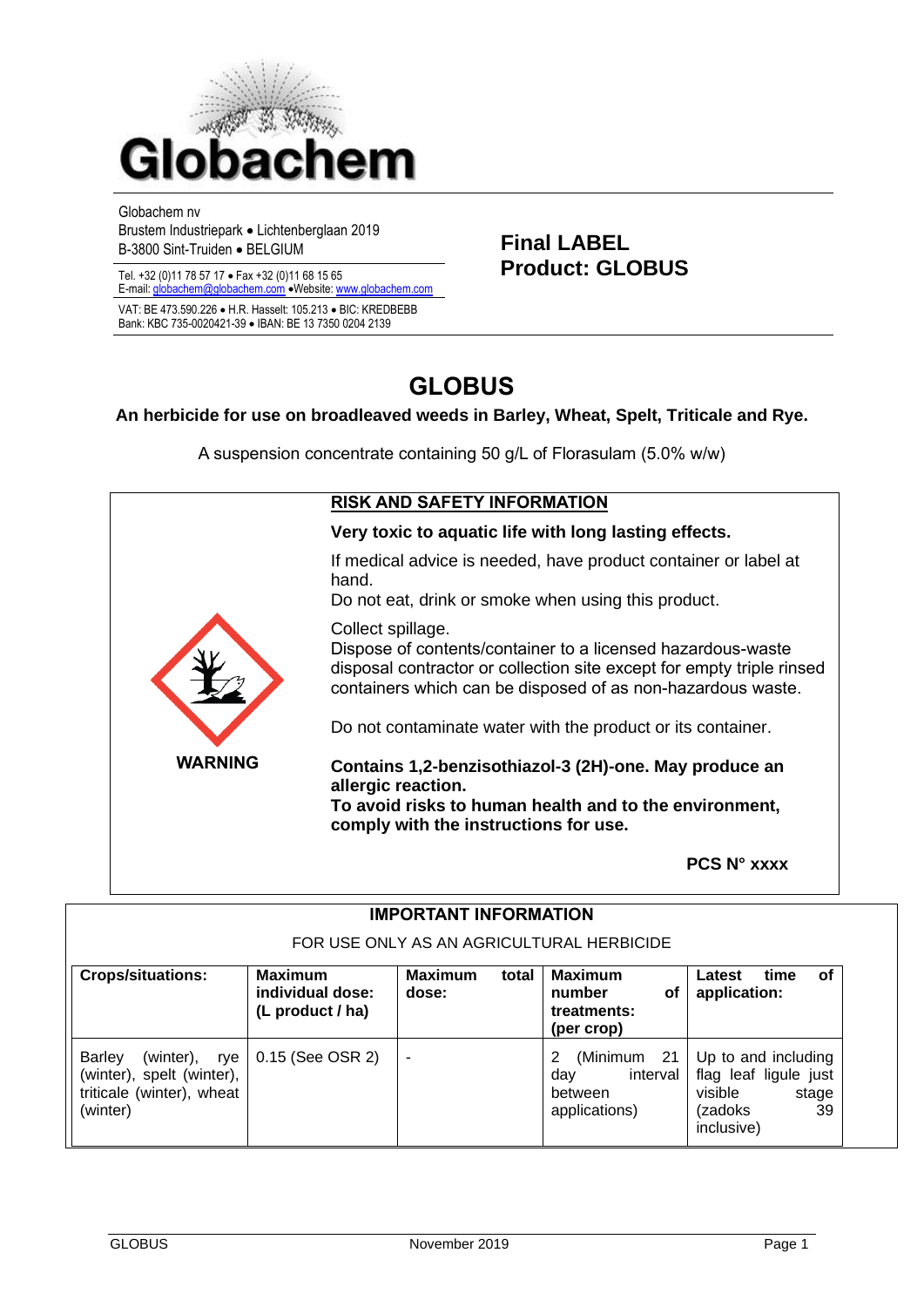

| Barley<br>(spring),<br>(spring), spelt (spring), | rye $\vert$ 0.15 (See OSR 2) | (Minimum 21<br>interval<br>dav | Up to and including<br>flag leaf ligule just<br>visible |  |
|--------------------------------------------------|------------------------------|--------------------------------|---------------------------------------------------------|--|
| triticale (spring), wheat<br>(spring)            |                              | between<br>applications)       | stage<br>39<br>(zadoks)                                 |  |
|                                                  |                              |                                | inclusive)                                              |  |

#### **Other specific restrictions:**

- 1)This product must not be applied via hand-held equipment.
- 2) Dose rate: 0.05-0.15 L/ha with maximum 0.1 L/ha before BBCH 20, Maximum 0.075 L/ha between crop emergence in the year of planting and February 1st in the year of harvest.
- 3) For autumn planted crops a maximum total dose of 3.75 g of florasulam must not be exceeded for applications made between crop emergence in the year of planting and 1st February in the year of harvest.
- 4) The total amount of Florasulam applied to a cereal crop must not exceed 7.5 g/ha.

#### **READ THE LABEL BEFORE USE. USING THIS PRODUCT IN A MANNER THAT IS INCONSISTENT WITH THE LABEL MAY BE AN OFFENCE.**

## **PROTECT FROM FROST**

## **SHAKE WELL BEFORE USE**

# **Registration holder: GLOBACHEM NV**

Brustem Industriepark- Lichtenberglaan 2019 B-3800 Sint-Truiden - Belgium Tel: +32 11 78 57 17 - Fax: +32 11 68 15 65 E-mail: [globachem@globachem.com](mailto:globachem@globachem.com) Web: [www.globachem.com](http://www.globachem.com/)

**Contents:** 

**0.25 litres ℮**

**Batch No: see bottle**

# **SAFETY PRECAUTIONS**

# **OPERATOR PROTECTION**

WHEN USING DO NOT EAT, DRINK OR SMOKE. WASH HANDS AND EXPOSED SKIN before meals and after work.

#### **ENVIRONMENTAL PROTECTION**

Do not contaminate surface waters or ditches with chemical or used container. Do not clean application equipment near surface water. Avoid contamination via drains from farmyards and roads.

## **STORAGE AND DISPOSAL**

STORE IN THE ORIGINAL CONTAINER in a cool, dry and well-ventilated place. PROTECT FROM EXCESSIVE HEAT AND COLD.

DO NOT STORE NEAR FOOD, DRINK, ANIMAL FEEDING STUFFS, PHARMACEUTICALS, COSMETICS OR FERTILISERS.

KEEP OUT OF REACH OF CHILDREN.

On emptying the container, RINSE CONTAINER THOROUGHLY using an integrated pressure rinsing device or manually rinse three times. Add washings to sprayer at time of filling and dispose of container safely.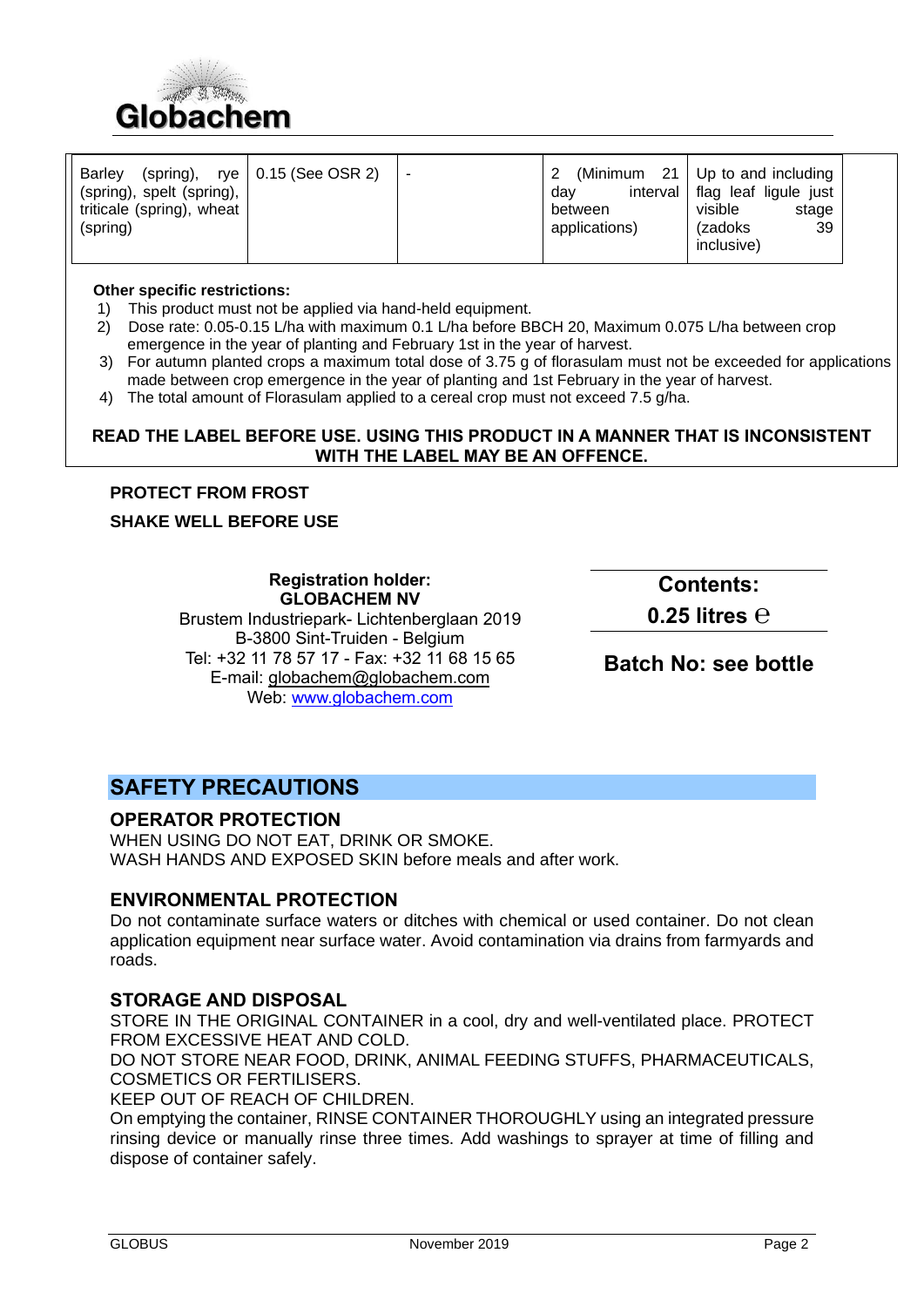

# **DIRECTIONS FOR USE**

IMPORTANT: This information is approved as part of the product label. All instructions within this section must be read carefully in order to obtain safe and successful use of this product.

# **GENERAL INFORMATION**

GLOBUS can be applied in the spring and autumn on all varieties of Barley, Wheat, Spelt, Triticale and Rye.

The maximum total dose of GLOBUS to any cereal crop should not exceed 0.15 L/ha.

GLOBUS is mainly absorbed by the leaves of the weeds and as such can be applied on all soil types.

Extreme care must be taken to avoid spray drift onto non-crop plants outside of the target area.

## **SPRING APPLICATION – BARLEY, WHEAT, SPELT, TRITICALE AND RYE**

#### **Timing**

GLOBUS should be applied once the crop has reached 3 leaves (zadoks 13), up to and including flag leaf ligule just visible stage (zadoks 39 inclusive).

#### **Rate of Application**

One application of up to 150 mL/ha will control all susceptible emerged weeds.

A split application may be applied up to a maximum total dose of 150 mL/ha where weed germination takes place over an extended period.

#### **Weeds Controlled**

GLOBUS is most effective when applied to small, actively growing weeds. Larger weeds may be less susceptible. For optimum performance it is important to check the size of weeds before application.

| Rate of use         | 150 mL/ha    | 100 mL/ha           | 50 mL/ha      |
|---------------------|--------------|---------------------|---------------|
| <b>Cleavers</b>     | up to 500 mm | 200 mm              |               |
| Common chickweed    |              | Flowering           | 6 true leaves |
| Hedge mustard       |              | 100 mm              |               |
| Scented mayweed     |              | Flower buds visible | rosette stage |
| Scentless mayweed   |              | Flower buds visible | rosette stage |
| Shepherd's purse    |              | 100 mm              |               |
| Volunteer oilseed   |              | Before flower buds  | 4 true leaves |
| rape                |              | visible             |               |
| Wild radish (Runch) |              | 100 mm              |               |

# **AUTUMN APPLICATION – BARLEY, WHEAT, SPELT, TRITICALE AND RYE**

#### **Timing**

GLOBUS should be applied once the crop has reached 3 leaves (zadoks 13), up to and including flag leaf ligule just visible stage (zadoks 39 inclusive).

#### **Rate of Application**

One application of up to 75 mL/ha will control all susceptible emerged weeds.

| Rate of use      | 75 mL/ha        | 50 mL/ha        |
|------------------|-----------------|-----------------|
| Cleavers *       | 25 mm           | $25 \text{ mm}$ |
| Common chickweed | $50 \text{ mm}$ | $30 \text{ mm}$ |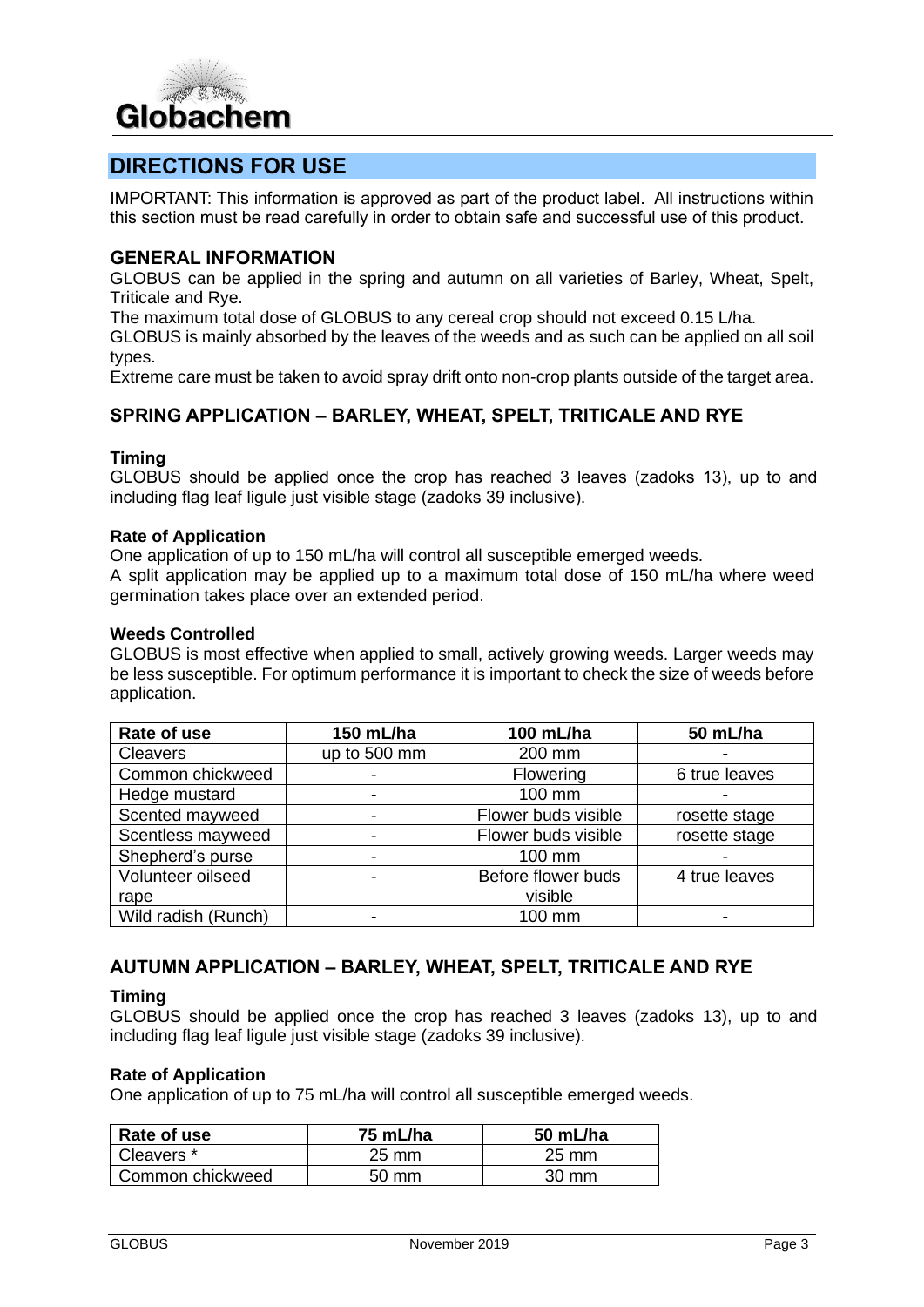

| Scented mayweed        | $50 \text{ mm}$ | $30 \text{ mm}$ |
|------------------------|-----------------|-----------------|
| Scentless mayweed      | $30 \text{ mm}$ | $30 \text{ mm}$ |
| Volunteer oilseed rape | 80 mm           | $60 \text{ mm}$ |

**\*** moderately susceptible

#### **Weed Susceptibility and maximum size controlled**

Globus is most effective when applied to small, actively growing weeds. Larger weeds may be less susceptible. For optimum performance it is important to check the size of weeds before application.

# **CAUTIONS**

DO NOT spray when crops are under stress from cold, drought, pest damage, nutrient deficiency etc.

DO NOT roll or harrow 7 days before or after application.

Extreme care must be taken to avoid spray drift onto non-crop plants outside of the target area.

## **RESTRICTIONS/WARNINGS**

In the event of crop failure in the spring after an application of GLOBUS, only the following crops may be planted: spring wheat, spring barley, spring oats, maize.

# **FOLLOWING CROPS**

Only the following crops can be sown on the same year as a crop treated with GLOBUS is harvested: cereals, oilseed rape, field beans, grass and vegetable brassicas as transplants.

Vigour reductions may be seen in following crops of oilseed rape after a dry summer. This will be outgrown and will not result in yield loss.

Only the following crops can be sown in the calendar year following treatment with GLOBUS: cereals, oilseed rape, field beans, grass, linseed, peas, sugar beet, potatoes, maize, clover (for use in grass/clover mixtures), carrots and vegetable brassicas as transplants. Take extreme care to avoid drift onto crops and non-target plants outside the target area.

#### **WATER VOLUMES**

Apply GLOBUS in 150-400 L/ha water. The lower volume must only be used in open crops on small weeds.

# **MIXING AND APPLICATION**

Half fill the spray tank with clean water and add the required amount of GLOBUS.

Add the remainder of the water and continue agitation until spraying is completed. When tank mixes are to be used, and unless directed otherwise, the preferred order of addition of products to the spray tank is as follows: water, dispersible granules, wettable powders, suspension concentrates, emulsifiable concentrates, solution concentrate.

Each product should be added separately to a half filled spray tank and fully dispersed before the addition of the next product.

GLOBUS may be applied through tractor-mounted hydraulic sprayers providing they are in good working order and have been calibrated according to the manufacturers recommendations.

Continually agitate the spray solution during spraying.

DO NOT apply through CDA applicators.

Apply GLOBUS as a MEDIUM spray as defined by the BCPC system.

GLOBUS may be applied in joint application to the same cereal crop with one of the following ALS products: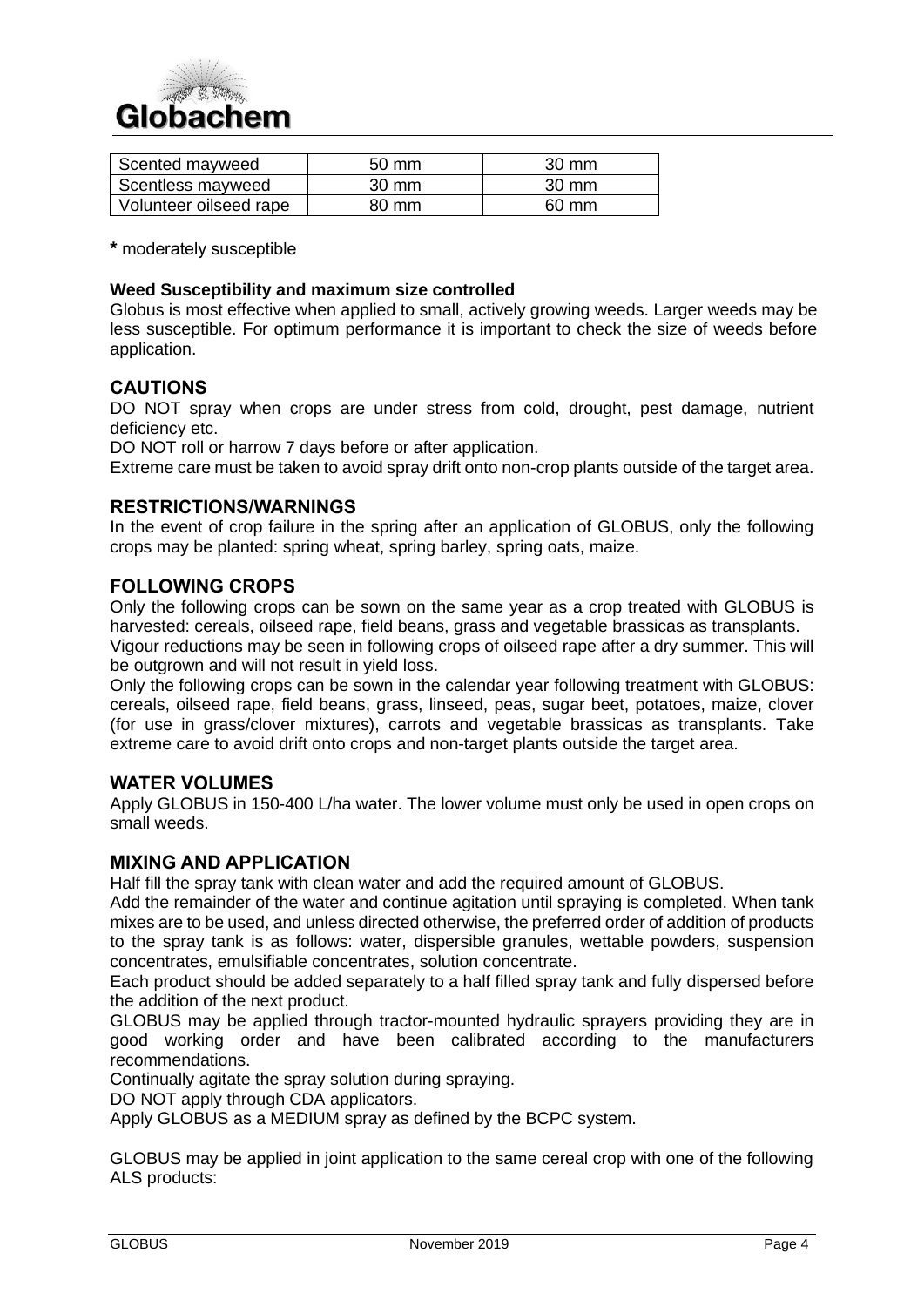

| Absolute                   | Inka SX                                                                                         |
|----------------------------|-------------------------------------------------------------------------------------------------|
| Ally Max SX                | iodosulfuron-methyl sodium (MAPP 12364)                                                         |
| Avro SX                    | Jubilee SX                                                                                      |
| <b>Biplay SX</b>           | Lexus Class                                                                                     |
| Barton WG <sup>1</sup>     | Lexus Millenium                                                                                 |
| Boxer <sup>1</sup>         | Lexus SX                                                                                        |
| Broadway Star <sup>1</sup> | Lorate                                                                                          |
| <b>Broadway Sunrise</b>    | mesosulfuron-methyl + iodosulfuron-methyl<br>sodium (MAPP 12049, 12478, 16190,<br>16216, 14604) |
| <b>Bullion</b>             | mesosulfuron-methyl + iodosulfuron-methyl<br>sodium + diflufenican (MAPP 12695)                 |
| Calibre SX                 | Oklar SX                                                                                        |
| Chimera SX                 | Oriel SX                                                                                        |
| <b>Concert SX</b>          | Pinnacle                                                                                        |
| Finish SX                  | Presite SX                                                                                      |
| Galaxy <sup>1</sup>        | <b>Ratio SX</b>                                                                                 |
| <b>GEX 353</b>             | Slalom <sup>1</sup>                                                                             |
| GF-1841                    | Starane Gold <sup>1</sup>                                                                       |
| Harmony M SX               | Starane XL <sup>1</sup>                                                                         |
| Hiker <sup>1</sup>         | Starane Vantage <sup>1</sup>                                                                    |
| $H$ unter <sup>1</sup>     | <b>Thor</b>                                                                                     |
|                            | <b>Traton SX</b>                                                                                |

<sup>1</sup>The maximum total dose of florasulam applied to the crop must not exceed 7.5 g. For autumn planted crops a maximum total dose of 3.75 g florasulam, must be observed for applications made between crop emergence in the year of planting and February 1<sup>st</sup> in the year of harvest. Apart of these specific joint applications GLOBUS must NOT be applied with any other product containing an ALS inhibitor, for example amidosulfuron or triasulfuron.

# **TANK CLEANING PROCEDURE**

To avoid subsequent injury to crops other than Barley, Wheat, Spelt, Triticale and Rye, all spraying equipment must be thoroughly cleaned both inside and outside with All Clear Extra spray cleaner as follows:

1. Immediately after spraying drain the tank completely. Any contamination on the outside of the spraying equipment should be removed by washing with clean water.

2. Rinse inside the tank with clean water and flush thorough booms and hoses using at least one tenth of the spray tank volume. Drain tank completely.

3. Half fill the tank with clean water and add the ammonium based cleaner at the recommended rate. Agitate and then briefly flush through the booms and hoses with the cleaning solution. Top up with water making sure the tank is completely full and allow to stand for 15 minutes with agitation. Flush the booms and hoses and drain tank completely.

4. Nozzles and filters should be removed and cleaned separately with the ammonium based cleaning solution containing 50 mm of the ammonium based cleaner per 10 litres of water.

5. Rinse the tank with clean water and flush through the booms and hoses using at least one tenth of the spray tank volume. Drain tank completely.

6. For disposal of washings follow the Code of Practice for Using Plant Protection Products. Do not spray on to sensitive crops or land intended for cropping with sensitive crops.